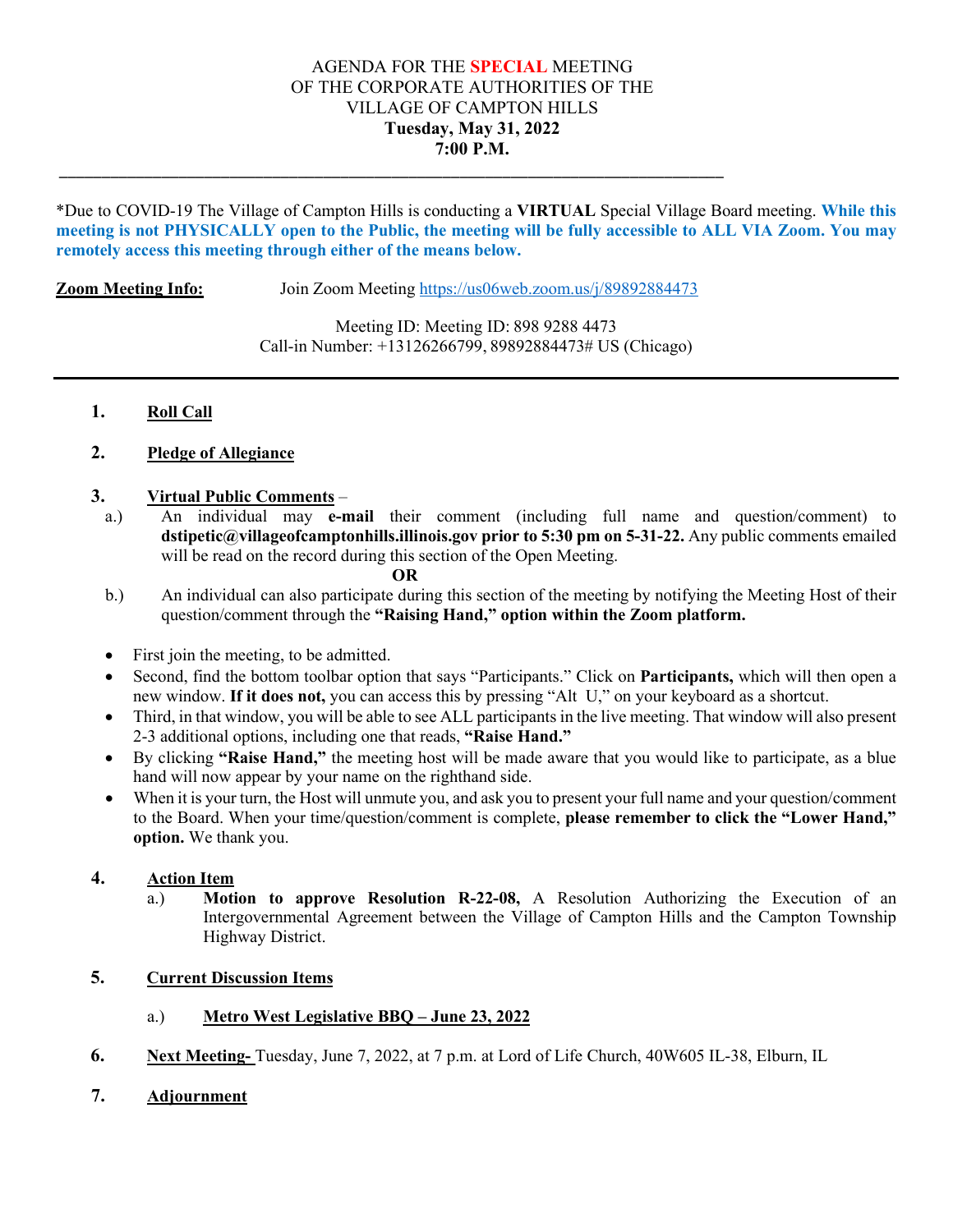#### **RESOLUTION NO. R-22-08**

# **A RESOLUTION AUTHORIZING THE EXECUTION OF AN INTERGOVERNMENTAL AGREEMENT BETWEEN THE VILLAGE OF CAMPTON HILLS, KANE COUNTY, ILLINOIS AND CAMPTON TOWNSHIP HIGHWAY DISTRICT, KANE COUNTY, ILLINOIS**

**WHEREAS**, the Village of Campton Hills, Kane County, Illinois (the *"Village"*) is a duly organized and existing municipal corporation created under the provisions of the laws of the State of Illinois and under the provisions of the Illinois Municipal Code, as from time to time supplemented and amended; and

**WHEREAS**, pursuant to Section 10 of Article VII of the Illinois Constitution and the Intergovernmental Cooperation Act, 5 ILCS 220/1 et seq., the Village and Campton Township Highway District (the "*District*") entered into an agreement in 2017, which was further amended in 2021, whereby the District would provide maintenance over the roads and streets located within the corporate limits of the Village (the "*Maintenance Agreement*"); and

**WHEREAS**, by its terms, the Maintenance Agreement will terminate on June 1, 2022 unless the Village and District agree to an extension; and

**WHEREAS**, the Village President and Board of Trustees of the Village of Campton Hills (the *"Corporate Authorities"*) deem it advisable and in the best interest of the health, safety and welfare of the residents of the Village to enter into an agreement extending the term of the Maintenance Agreement for an additional 30 days (the "*Extension Agreement*") while the Village and District discuss potential changes to the Maintenance Agreement.

**NOW, THEREFORE, BE IT ORDAINED** by the President and Board of Trustees of the Village of Campton Hills, Kane County, Illinois, as follows

**Section 1**. That the above recitals and legislative findings are found to be true and correct and are hereby incorporated herein and made a part hereof, as if fully set forth in their entirety.

**Section 2**. That the Extension Agreement by and between the Village and Campton Township Highway District, which is attached hereto and made a part hereof as Exhibit A, is hereby approved in substantially the form presented to the Village Board with such necessary non-material changes as may be authorized by the Village President, the execution thereof to constitute the approval by the Village of any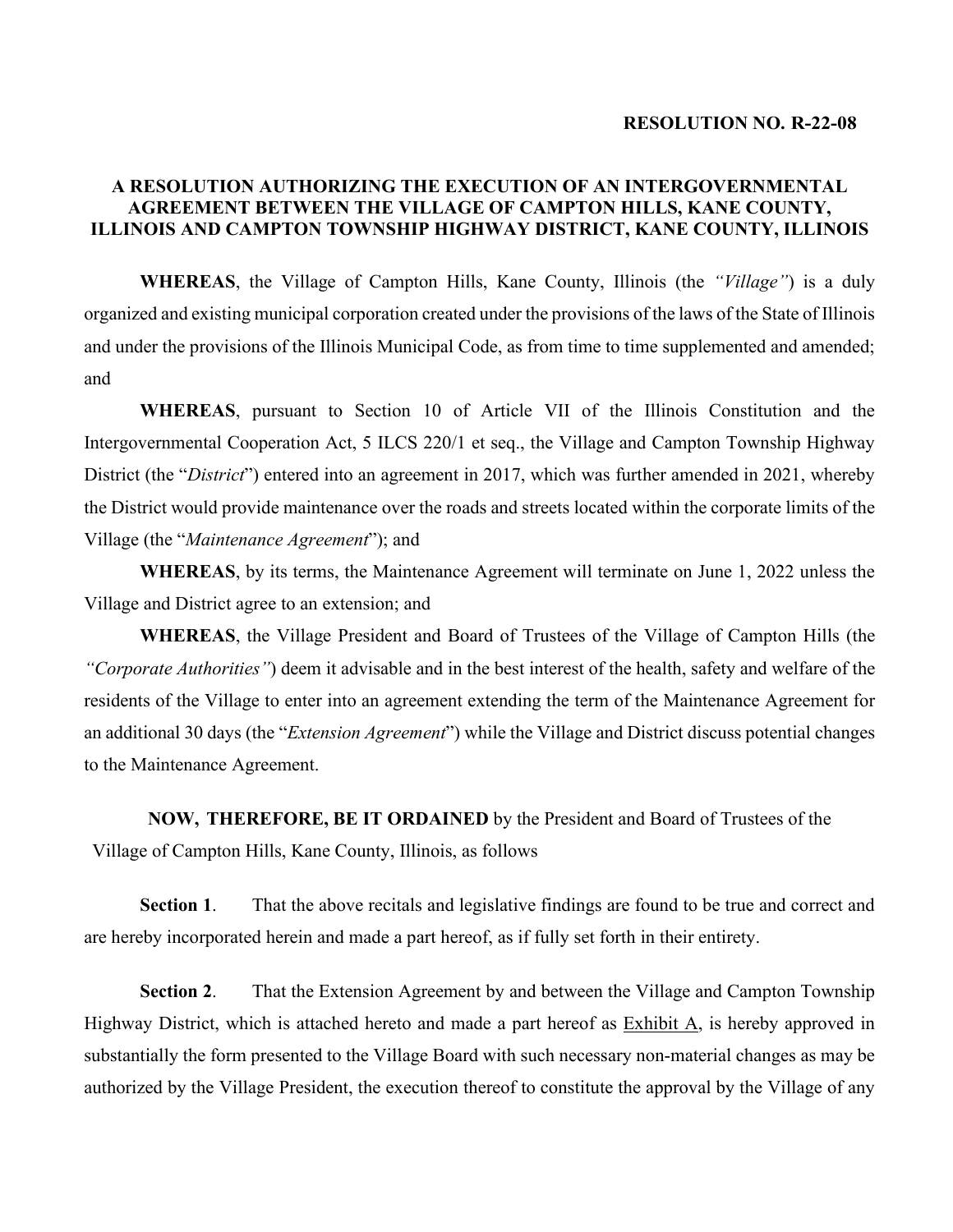and all changes or revisions therein contained.

**Section 4**. That the officials and officers of the Village are further hereby authorized to undertake actions on the part of the Village as contained in the Agreement to complete satisfaction of the provisions, terms or conditions stated therein

**Section 5.** If any section, paragraph, clause or provision of this Resolution shall be held invalid, the invalidity thereof shall not affect any other provision of this Resolution.

Section 6. All ordinances, resolutions, motions or orders in conflict with this Resolution are hereby repealed to the extent of such conflict.

**Section 7.** This Resolution shall be in full force and effect upon its passage, approval, and publication in the manner provided by law.

Passed this \_\_\_ day of May, 2022, pursuant to a roll call vote as follows:

|                                            | <b>AYES</b> | <b>NAYES</b> | <b>ABSENT</b> | <b>ABSTAIN</b> |
|--------------------------------------------|-------------|--------------|---------------|----------------|
| Trustee Charles Cappell                    |             |              |               |                |
| Trustee Susan P George                     |             |              |               |                |
| Trustee Jim McKelvie                       |             |              |               |                |
| Trustee Mike Millette<br>Trustee Ed Muncie |             |              |               |                |
| Trustee Wendy K. White Eagle               |             |              |               |                |
| President Michael Tyrrell                  |             |              |               |                |
|                                            |             |              |               |                |

APPROVED this \_\_\_ day of May, 2022.

\_\_\_\_\_\_\_\_\_\_\_\_\_\_\_\_\_\_\_\_\_\_\_\_\_\_\_\_\_\_ Michael Tyrrell, Village President

(SEAL)

ATTEST:

Village Clerk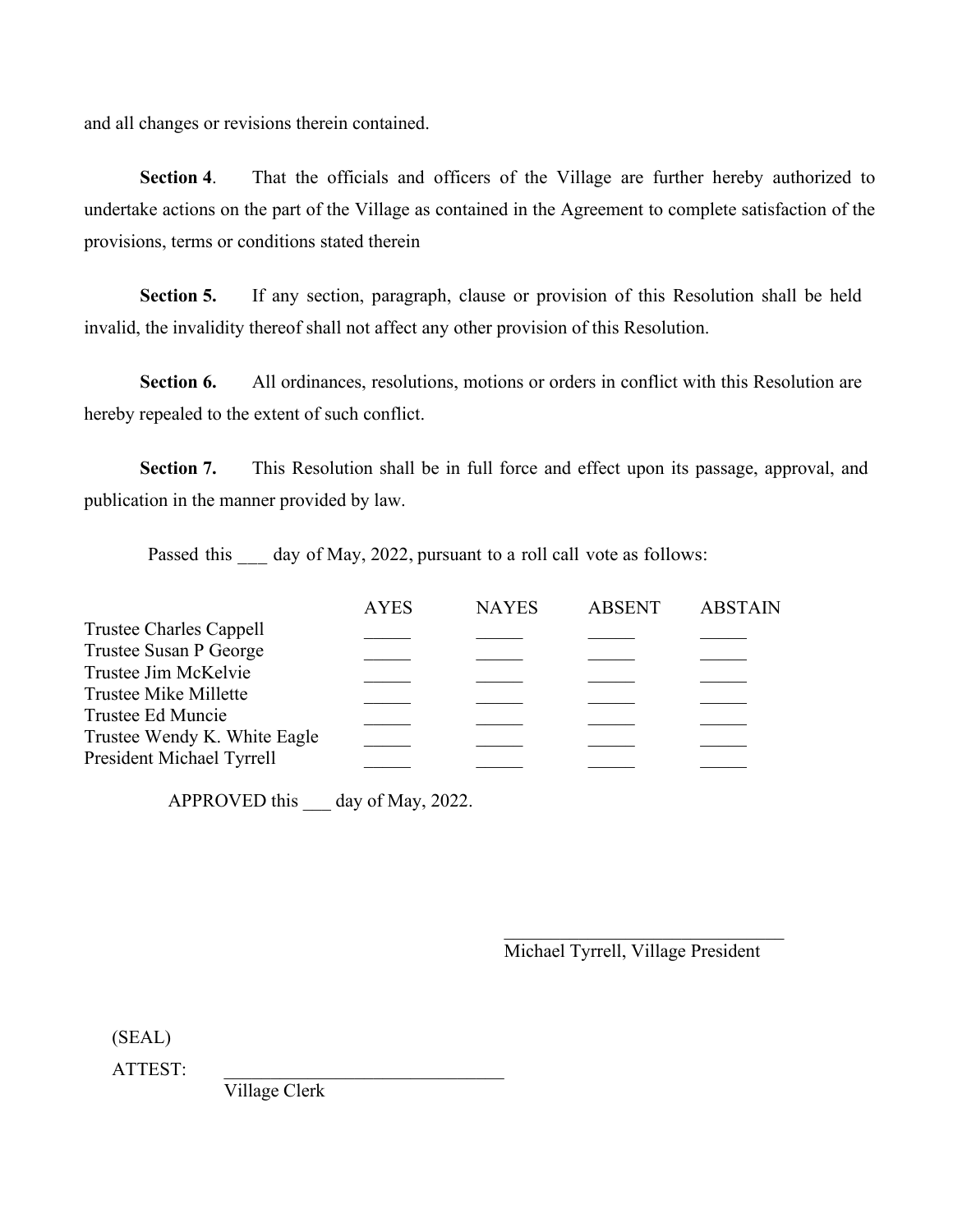# **INTERGOVERNMENTAL AGREEMENT BETWEEN THE VILLAGE OF CAMPTON HILLS AND THE CAMPTON TOWNSHIP HIGHWAY DISTRICT TO EXTEND THE EXISTING AMENDED INTERGOVERNMENTAL AGREEMENT RELATIVE TO THE VILLAGE OF CAMPTON HILLS' ROADS LOCATED IN CAMPTON TOWNSHIP AND CERTAIN STREETS IN PLATO TOWNSHIP**

This Extension Agreement ("Extension Agreement") is made this  $31<sup>st</sup>$  day May, 2022, and is by and between the Village of Campton Hills (hereinafter the "Village"), an Illinois Municipal Corporation and unit of local government, and the Campton Township Highway District (hereinafter the "District"), a Township Road District and unit of local government.

WHEREAS, Section 10 of Article 7 of the Illinois Constitution of 1970 authorizes units of local government to contract or otherwise associate among and between themselves in any manner not otherwise prohibited by law or ordinance; and

WHEREAS, Section 3 of the Intergovernmental Cooperation Act, 5 ILCS 220/1 et seq. permits any powers, privileges or authority exercised or which may be exercised by a unit of local government to be exercised jointly with any other unit of local government; and

WHEREAS, on June 6, 2017, the Village and the District entered into an intergovernmental agreement, which was amended in March 2021 (the "Agreement," attached hereto in amended form and made a part hereof as  $Exhibit 1$ , which provides for the District's maintenance over the roads and streets located within the corporate limits of the Village; and

WHEREAS, the Agreement is set to terminate on June 1, 2022; and

WHEREAS, the Village and the District may decide to renew the Agreement, but additional discussions are necessary, which cannot be completed before the June  $1<sup>st</sup>$  termination date; and,

WHEREAS, the parties agree to extend the term of the Agreement by 30 days to allow for further discussions concerning renewal of the Agreement.

NOW THEREFORE, in consideration of the mutual covenants and provisions hereinafter set forth and for other good and valuable consideration, the receipt and sufficiency of which is hereby acknowledged, the Village and the District hereby agree as follows:

- 1. The recitals set forth above are hereby incorporated herein verbatim.
- 2. The Agreement, as amended in 2021 and attached hereto, is hereby incorporated herein verbatim.
- 3. The term of the Agreement, as defined in Paragraph 6 of the Agreement, is extended by 30 days, to terminate on July 1, 2022.
- 4. All terms, provisions, and obligations of the Agreement shall remain in full force and effect through July 1, 2022.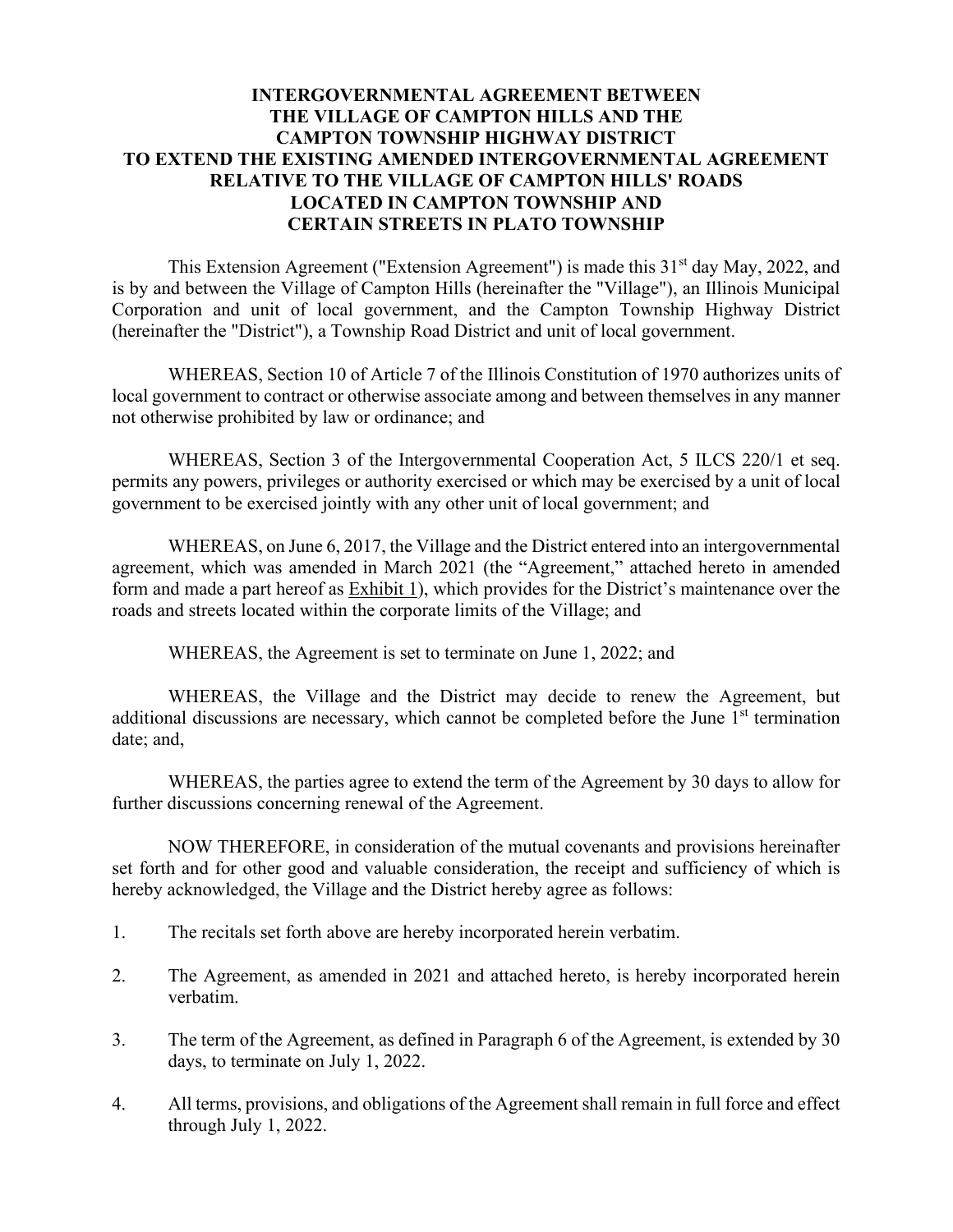- 5. The term of the Agreement may be extended for an additional 30 days with the written consent of the Village President and the Highway Commissioner.
- 6. Nothing in this Extension Agreement shall be construed to commit either party to performance of the Agreement terms beyond the extended term date.
- 7. If any provision of this Agreement is held to be invalid, such provision shall be deemed to be excised here from and the invalidity thereof shall not affect in any way any of the other provisions set forth herein, which provisions shall be enforceable to the fullest extent possible.
- 8. This Extension Agreement may be signed upon any number of counterparts with the same effect as if the signatures to each were upon the same agreement. It may be reproduced by means of carbons, Xerox process or otherwise. Each such reproduction, if manually executed by the parties, shall for all purposes be deemed and the same is hereby declared to be a duplicate original of this Agreement
- 9. No waiver by either party of any breach of any term or condition hereto shall be deemed a waiver of the same or any subsequent breach of the same or any other term or condition hereto. No term or condition of this Agreement shall be deemed waived by either party unless waived in writing.

Village District

Village of Campton Hills Campton Township

Highway District

By: By: By:

Michael Tyrrell Sam Gallucci

Village President Highway Commissioner

Attest:

 $By:$ 

Village Clerk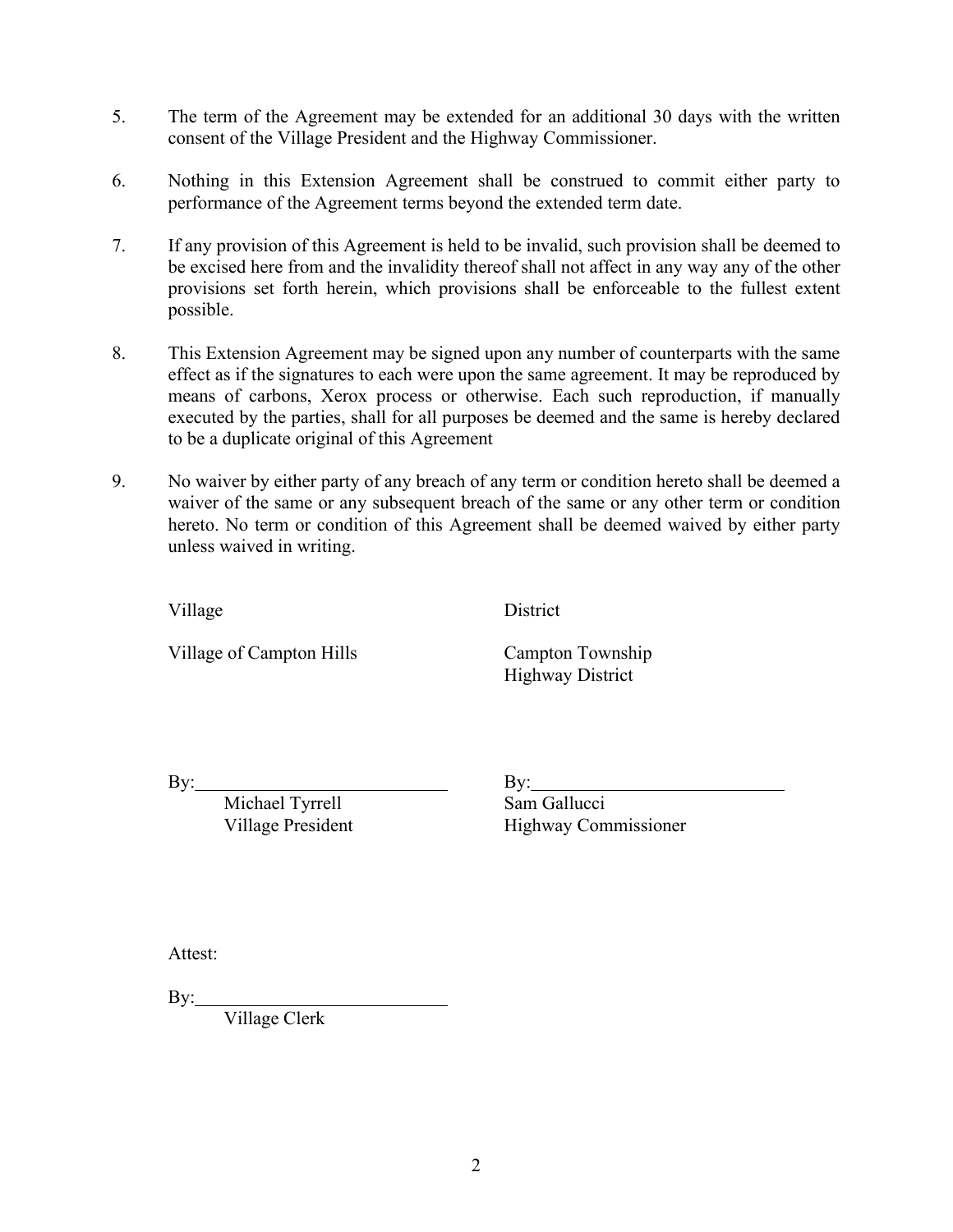# AMENDED INTERGOVERNMENTAL AGREEMENT BETWEEN THE VILLAGE OF CAMPTON HILLS AND THE **CAMPTON TOWNSHIP HIGHWAY DISTRICT RELATIVE TO THE VILLAGE OF CAMPTON HILLS' ROADS LOCATED IN CAMPTON TOWNSHIP AND CERTAIN STREETS IN PLATO TOWNSHIP**

This Amended Agreement ("Agreement") is made this  $/6<sup>th</sup>$  day of  $1/44c$  c  $+$  $, 2021$ , and amends the IGA between the parties of June 6, 2017, and is by and between the

Village of Campton Hills (hereinafter the "Village"), an Illinois Municipal Corporation and unit of local government, and the Campton Township Highway District (hereinafter the "District"), a Township Road District and unit of local government.

WHEREAS, Section 10 of Article 7 of the Illinois Constitution of 1970 authorizes units of local government to contract or otherwise associate among and between themselves in any manner not otherwise prohibited by law or ordinance; and

WHEREAS, Section 3 of the Intergovernmental Cooperation Act, 5 ILCS 220/1 et seq. permits any powers, privileges or authority exercised or which may be exercised by a unit of local government to be exercised jointly with any other unit of local government; and

WHEREAS, pursuant to a court order entered on May 14, 2007 in Kane County Case Number 06 MCK 6, the Village of Campton Hills has been duly incorporated as an Illinois Municipal Corporation and unit of local government; and

WHEREAS, the District previously has and presently continues to provide maintenance over the roads and streets within the now corporate limits of the Village which, prior to incorporation of the Village, comprised portions of the "District's Highway System" as defined by 605 ILCS 5/2-103 ("the District Highway System"); and

WHEREAS, by virtue of and as of the date of its incorporation as an Illinois Municipal Corporation and unit of local government, the Village has a "Municipal Street System" as defined by 605 ILCS 5/2-104 (the "Municipal Street System") that consists of portions of the above described District Highway System that existed prior to incorporation as a Village as well as portions of the Plato Township Highway System that existed prior to said incorporation (hereinafter "Plato Roads"), as more fully depicted on the map attached hereto as Exhibit A; and,

WHEREAS, the parties understand and acknowledge that the Village does not have the appropriate facilities to undertake to maintain the roads within the Village; and

WHEREAS, the Village intends, by means of this Agreement, to enlist the aid of the District in maintaining said roads. By means of this Agreement the Village intends that the District shall maintain the roads now within the Village in those applicable portions of both Plato and Campton Township and the District is willing to maintain said roads, all upon the terms and conditions hereinafter set forth; and

NOW THEREFORE, in consideration of the mutual covenants and provisions hereinafter set forth and for other good and valuable consideration, the receipt and sufficiency of which is hereby acknowledged, the Village and the District hereby agree as follows: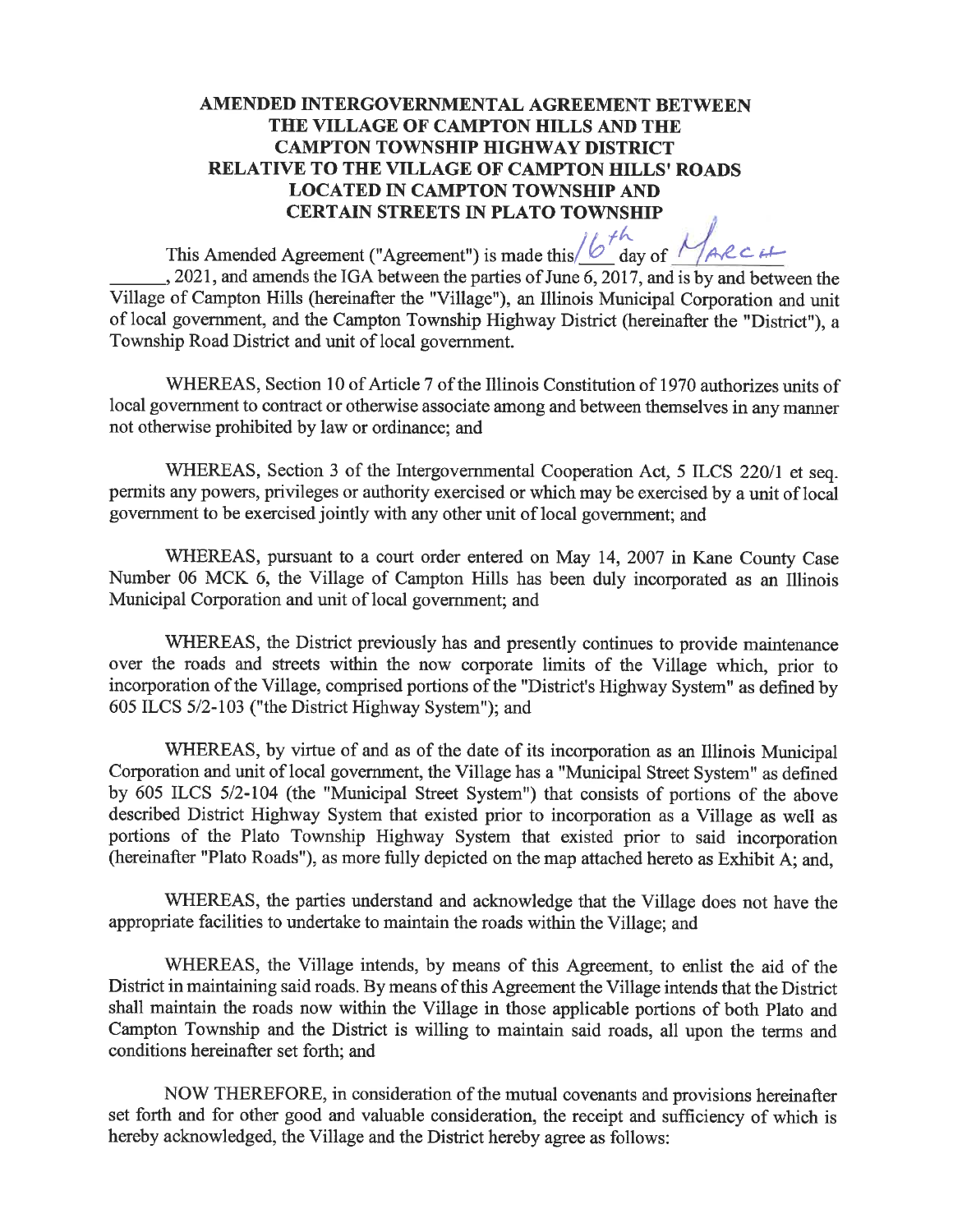$1<sub>1</sub>$ The recitals set forth above are hereby incorporated herein verbatim.

#### $\overline{2}$ . MAINTENANCE AND INFRASTRUCTURE RESPONSIBILITIES

 $A<sub>1</sub>$ **MAINTENANCE.** In consideration of its receipt of the funds and revenues as described in this Agreement, the District agrees that during the term of this Agreement, it shall maintain the Village's Municipal Street System (within Campton Township- see Exhibit "A") and any improvements to the infrastructure constructed thereon by either the Village or the District, in the same manner and to the same extent to which it was previously obligated to maintain the roads and streets therein as its District Highway System. A list of the maintenance services to be performed by the District is attached as Exhibit "B".

**B. FUNDS.** In the event that the Village receives State of Illinois stimulus funds, tax funds and other revenues, including, but not limited to, Motor Fuel Tax funds, road and bridge tax funds, or other funds which would have been received by the District, but for the incorporation of the Village for maintenance of roads, which are now within the Village's Municipal Street System, the Village shall pay said funds to the District on a monthly basis following receipt of District invoices. The Village agrees to maintain a separate account with accumulated Motor Fuel Tax money that is to be reimbursed to the District. The District will provide the necessary needed paperwork to the Village in order to submit the MFT forms necessary to receive MFT funds to be reimbursed to the District and/or the Village.

Any costs incurred by the District directly attributable to the fact that the work is being done on Village roads such as, but not limited to, outside engineering fees shall be reimbursed to the District from the Funds being held by the Village as part of the overall cost of the projects. The parties agree that decisions on which Village roads will be worked on with Motor Fuel Tax Funds as well as the priority of when the work will be scheduled shall be at the sole discretion of the Commissioner.

Motor Fuel Tax Funds received by the Village which are in excess of the amount that the District would have received had the Village not been incorporated shall be retained by the Village except as may be provided by separate Agreement between the Village and the Township.

Both the Village and the District acknowledge that this Agreement is subject to the Illinois Motor Fuel Tax Law (35 ILCS 505/1 et. seq) and nothing herein shall permit either party to act contrary to said Motor Fuel Tax Law.

 $\mathbf{C}$ . **PERMITS.** Notwithstanding any provision to the contrary, the Village shall have the sole authority to issue permits relating to the Municipal Street System, including, but not limited to, culvert permits, access permits, temporary access permits, driveway permits, and other permits necessary for the use of, or access to, the Municipal Street System or the right-of-way along the Municipal Street System.

The Village shall collect and retain all fees for permits relating to the Municipal Street System, provided, however, that the Village shall remit \$1,200.00 to the District for each driveway access permit and \$100.00 for each temporary access permit issued by the Village relating to roads within Campton Township. A copy of each permit issued by the Village relating to roads within Campton Township shall be transmitted to the District.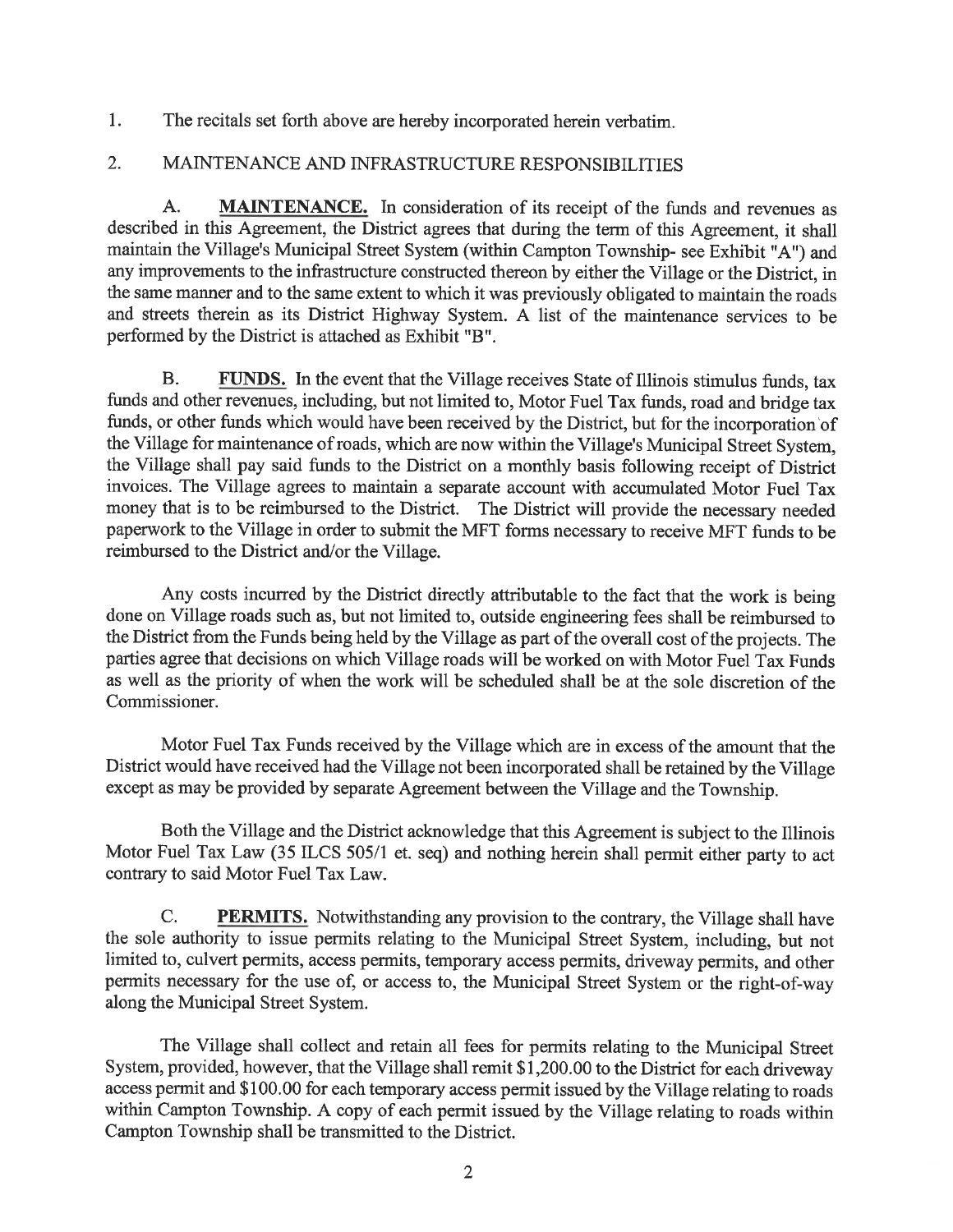D. **CAPITAL PROJECT PLANNING.** The Village and the District agree to meet within 6 months of the execution of this Agreement to discuss the development of a multi-year public works capital project plan (CPP) to be used as a guide for future budget development by both parties. Once this plan has been developed, the Village and the District further agree to meet at least semi-annually to review and revise the plan to project potential projects for the next fiscal year added onto the remaining agreement years. The scope of this plan will include road and storm water projects as well as an annual contingency amount for unanticipated "emergency" projects as mutually agreed to by both parties. Any capital project plan developed by the parties shall not be legally binding on either party. Rather, the capital project plan shall serve as a communication and planning tool to assist both parties in their respective budget processes. The CPP process shall involve both staff from the District and the Village as well as consultation with the Village's Public Works Committee.

DELEGATION OF MAINTENANCE. The Village hereby designates and grants all  $3.$ maintenance authority over the Municipal Street System that it now has or that it otherwise acquires during the term of this Agreement to the District and further authorizes the District to exercise such other or further powers over the Municipal Street System as is reasonable for the District to perform maintenance or other activities under this Agreement, provided however, that (i) the District shall not change motor vehicle weight limits within the Village for its Municipal Street System without the Village's written consent (except that in the absence of the Village's exercise of such authority, those motor vehicle weight limits applicable to the District Highway System ads of the date of incorporation of the Village shall remain in effect throughout the Municipal Street System and shall be enforced by the Village; and (ii) the District shall consult in good faither with the Village concerning any proposed or contemplated District legislation that would have the effect of altering or changing the regulations or standard applicable to road or street construction or traffic control device placement within the Village prior to making final decisions on such matters.

 $\overline{4}$ . PLATO TOWNSHIP ROADS. The parties hereto further acknowledge that included within the Municipal Street System are approximately 10 miles of roads, formerly in the Plato Township Highway District, which are depicted on Exhibit A attached hereto (the "Plato Township Roads"). The Plato Township Roads were not included within the District Highway System prior to the incorporation of the Village. The District hereby agrees that during the term of this Agreement, it shall maintain the Plato Township Roads by providing the maintenance services described in Exhibit C. The Village shall pay the District for the maintenance of the Plato Township Roads in accordance with the fee schedule listed in Exhibit C. The Village agrees to meet annually to review the costs outlined in Exhibit C. Where a need is mutually determined the costs may be adjusted subject to annual approval in the Village's Budget before they take effect. Said adjustments will be approved by the Village Board and the District as a new exhibit to this agreement.

Further, the District agrees to maintain the Intergovernmental Agreement with the Plato Township Highway District for snow and ice removal on certain Plato Township roads, a copy of which is attached hereto as Exhibit D, or which is in full force and effect during the term of this Agreement. Further, if any terms change in said Intergovernmental Agreement between the District and Plato Township Highway District, the District agrees to notify the Village.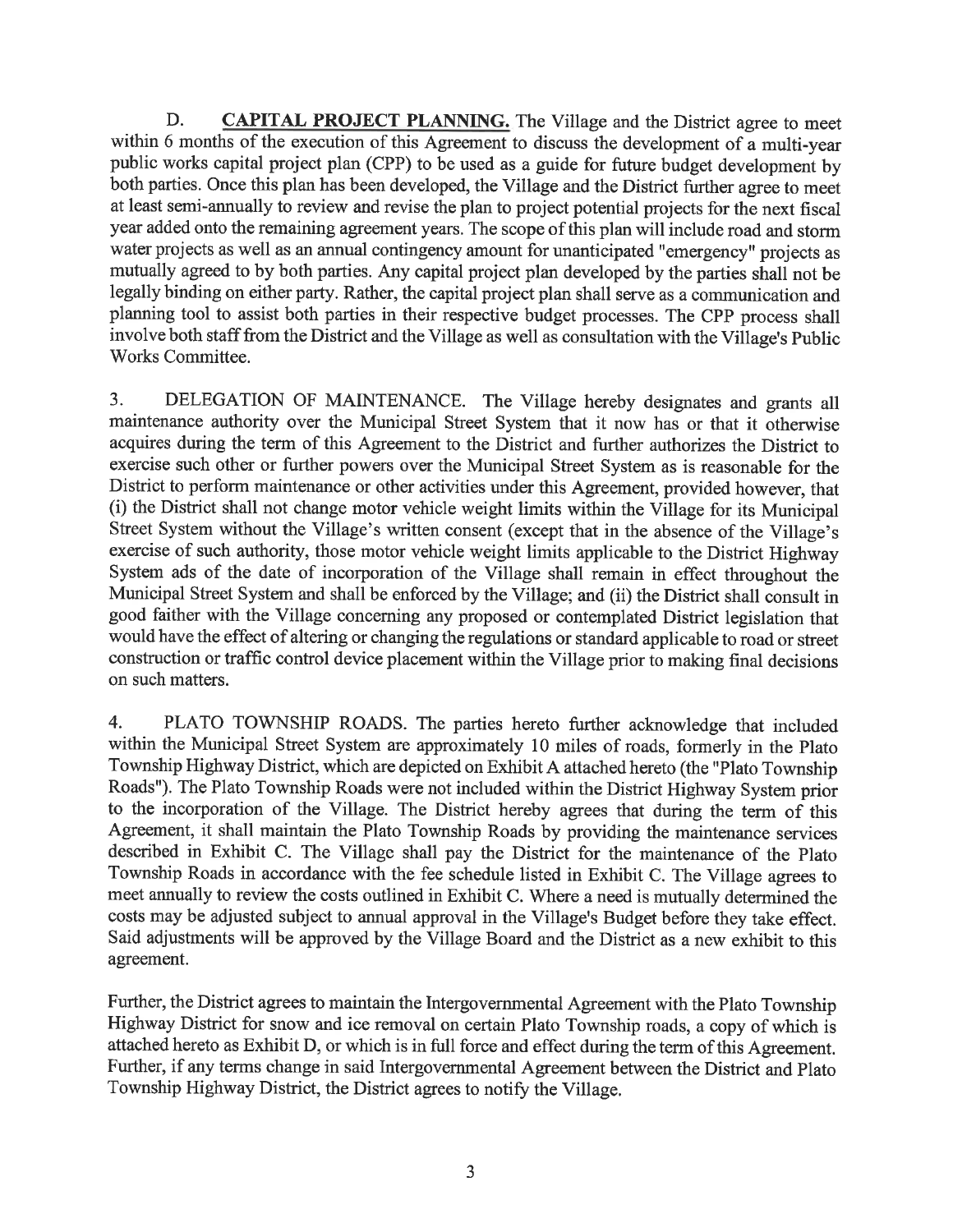$5<sub>1</sub>$ INDEMNIFICATION. The Village shall defend, indemnify and hold harmless the District, and its officers, agents and employees, from all and any liability, losses, costs, damage or expense. or injury to person or property, including reasonable attorney's fees, arising out of or resulting from the negligence, malfeasance, or misfeasance of the Village or its officers, agents, or employees.

The District shall defend, indemnify and hold harmless the Village, and its officers, agents and employees, from all and any liability, losses, costs, damage or expense, or injury to person or property, including reasonable attorney's fees, arising out of or resulting from (I) the negligence, malfeasance, misfeasance of the District or its officers, agents or employees in the performance or non-performance of any act pursuant to this Agreement; or (2) from any claim by an employee, agent or subcontractor of the District.

The District and the Village will be responsible for insurance coverage or Risk Management Coverage for their respective liabilities as set forth above and shall provide each other from time to time with current Certificates of Coverage which include each other as an additional party insured.

6. TERM AND TERMINATION. This Agreement shall remain in full force and effect from the date first above written (which date shall be the first date on which the execution of this Agreement is approved by the last of both the Village and the District), and it shall terminate on June 1, 2022. Provided, however, either party may terminate this Agreement in its sole discretion upon not less than Eighteen (18) months written notice as provided in section 7 B below. In the event that the Village, not later than January 1, 2022, directs written notice to the District that it will be unable to or does not desire to fully assume all maintenance, repair and improvement and jurisdictional responsibilities with respect to the Municipal Street System as of the termination of this Agreement, then the Village and the District shall within 60 business days of the date of such notice cause their respective designated representatives to conduct such negotiations and meetings as may be necessary and attempt to produce a mutually satisfactory successor agreement outlining substantially the same subject matter as this Agreement, on such terms and conditions as may be therein set forth.

 $7<sub>1</sub>$ MISCELLANEOUS.

**GOVERNING LAW.** The parties agree that the statutory and case law of the State A. of Illinois shall govern the validity, performance and enforcement of this Agreement.

**NOTICES.** All notices or other writings which any party hereto as required or **B.** permitted to give in connection with this Agreement shall be in writing and shall be served by personal delivery, which service shall be effective as of the date of such delivery, or mailed by registered or certified mail, return receipt requested, with proper postage prepaid, which service shall be effective two (2) business days after the date of such mailing, and addressed as follows or to such other person or addressed as either party may designate from time to time by written notice given to the other party pursuant hereto:

| If to Village: | Village Clerk            |
|----------------|--------------------------|
|                | Village of Campton Hills |
|                | 40W270 LaFox, Suite B    |
|                | Campton Hills, IL 60175  |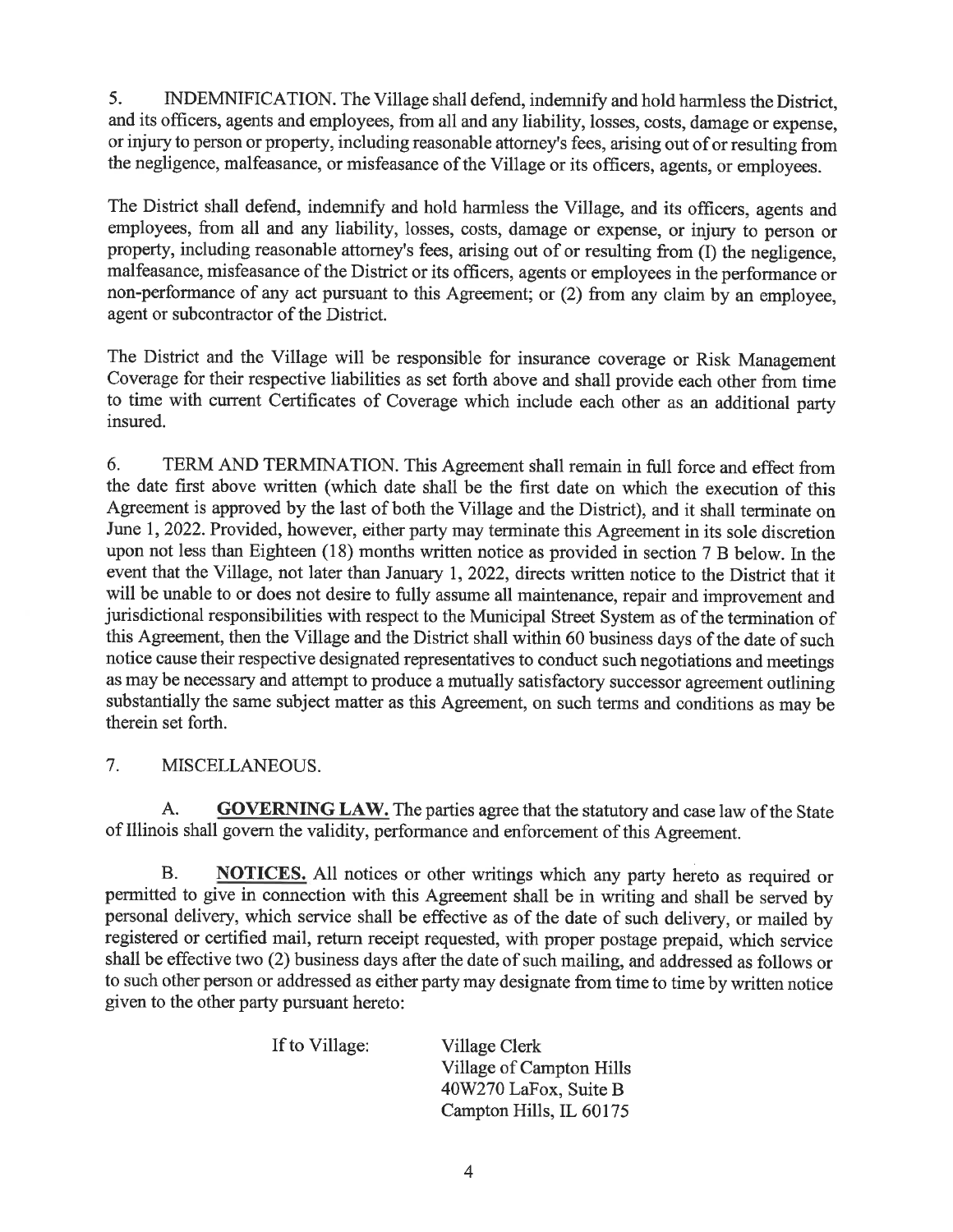With a copy to:

|                 | Montana & Welch<br>11950 S. Harlem Avenue, Suite 102<br>Palos Heights, IL 60463                                                 |
|-----------------|---------------------------------------------------------------------------------------------------------------------------------|
| If to District: | Campton Township Highway Commissioner<br>5N790 Route 47<br>Maple Park, IL 60151                                                 |
| With a copy to: | Attorney Gerald K. Hodge<br>Kinnally, Flaherty, Krentz, Loran, Hodge & Masur,<br>P.C.<br>2114 Deerpath Road<br>Aurora, IL 60506 |

 $C_{\cdot}$ **SEVERABILITY.** If any provision of this Agreement are held to be invalid, such provision shall be deemed to be excised here from and the invalidity thereof shall not affect in any way any of the other provisions set forth herein, which provisions shall be enforceable to the fullest extent possible.

D. **AMENDMENTS.** The parties hereto agree that this Agreement and all Exhibits attached hereto may be amended only by the mutual consent of the parties in the same fashion and in the same manner used to adopt this Agreement, and authorize its execution in the first instance.

E. **HEADINGS.** The headings of the paragraphs of this Agreement are for convenience and reference only and do not form a part here of and do not modify, interpret or construe understandings of the parties hereto.

F. **COUNTERPARTS.** This Agreement may be signed upon any number of counterparts with the same effect as if the signatures to each were upon the same agreement.

G. **ORIGINALS.** This Agreement may be reproduced by means of carbons, Xerox process or otherwise. Each such reproduction, if manually executed by the parties, shall for all purposes be deemed and the same is hereby declared to be a duplicate original of this Agreement

H. SINGULAR AND PLURAL. Terms used in this Agreement shall be read in the singular or the plural as may be appropriate to the context in which they are used.

Ī. **WAIVER.** No waiver by either party of any breach of any term or condition hereto shall be deemed a waiver of the same or any subsequent breach of the same or any other term or condition hereto. No term or condition of this Agreement shall be deemed waived by either party unless waived in writing.

J. **ENTIRE AGREEMENT.** Except as hereinafter expressly provided, this Agreement supersedes all prior agreements, negotiations, and representations and is a full integration of the entire agreement of the parties.

#### K. **REMEDIES.**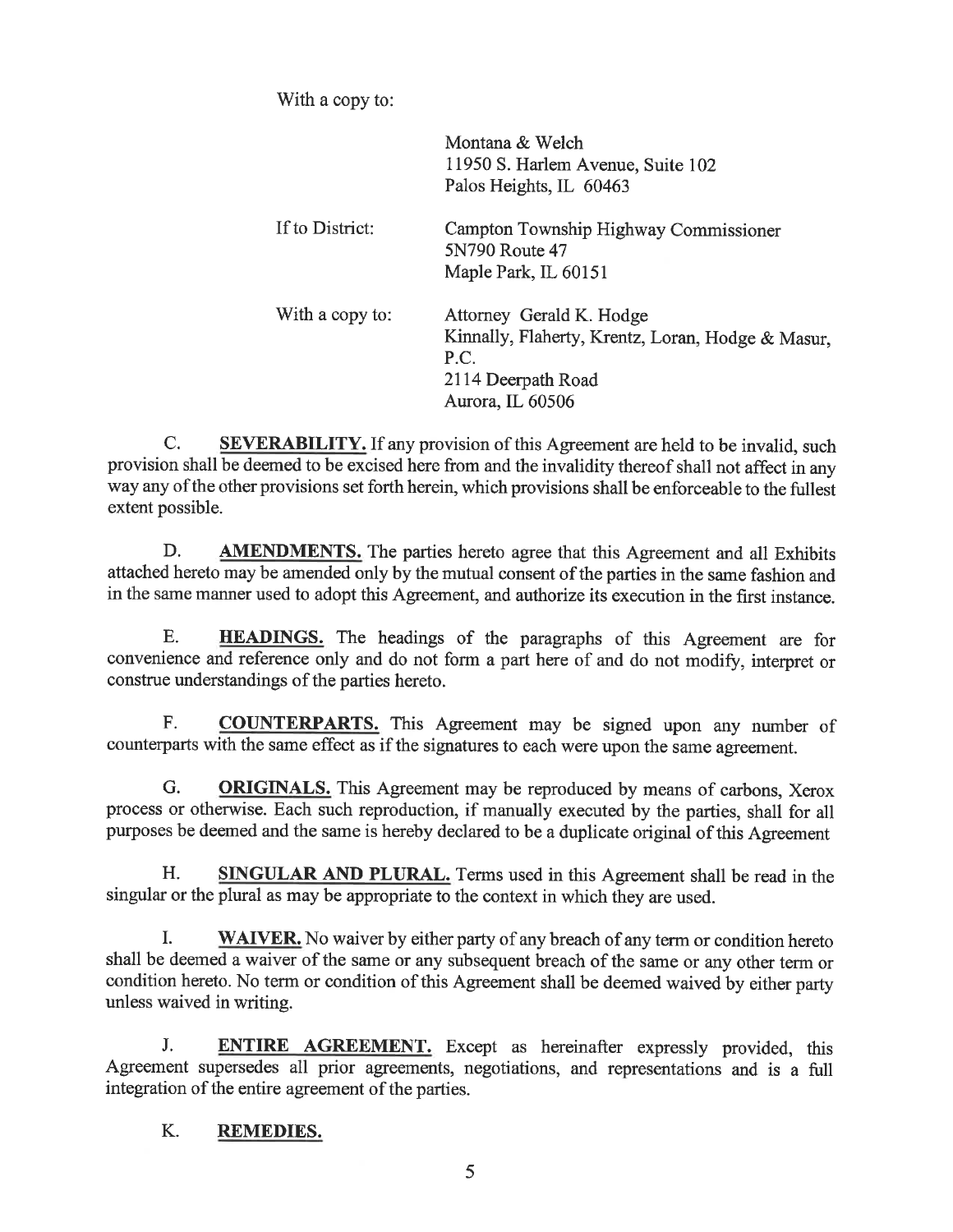- (i) The parties hereto may, at law or in equity, by sole, action, mandamus or other proceeding, enforce or compel the performance of this Agreement with the prevailing party being entitled to all costs and expenses. No action taken by either party hereto pursuant to the provisions of this section or pursuant to the provisions of any other section of this Agreement shall be deemed to constitute an election of remedies and all remedies set forth in this Agreement shall be cumulative and nonexclusive of any other remedy either set forth herein or available to either party at law or in equity.
- (ii) In the event of any breach of or default under this Agreement, the parties shall give prompt written notice of such alleged breach or default and the party receiving such notice shall have thirty (30) days after receipt of such notice to cure such alleged breach or default, prior to the seeking of any remedy provided for herein, provided, however, that said thirty (30) day period shall be reasonably extended if the defaulting party has initiated the cure of said breach of the default and is diligently proceeding therewith.

**DISTRICT DISCRETION.** The obligations of the District to maintain and repair L. the streets and roads identified herein is subject to the sole discretion of the District as to (a) the manner in which said roads and streets are to be maintained and repaired, including materials used; (b) the priority of which roads are streets are maintained and repaired; and (c) when such roads and streets shall be maintained and repaired.

Village

Village of Campton Hills

By: Michael Tyrrell

**Village President** 

Attest: Bv: Lynn Baez Village Clerk

**District** 

Campton Hills Township **Highway District** 

the ree **B**v

 $\vec{A}$ 

Sam Gallucci **Highway Commissioner**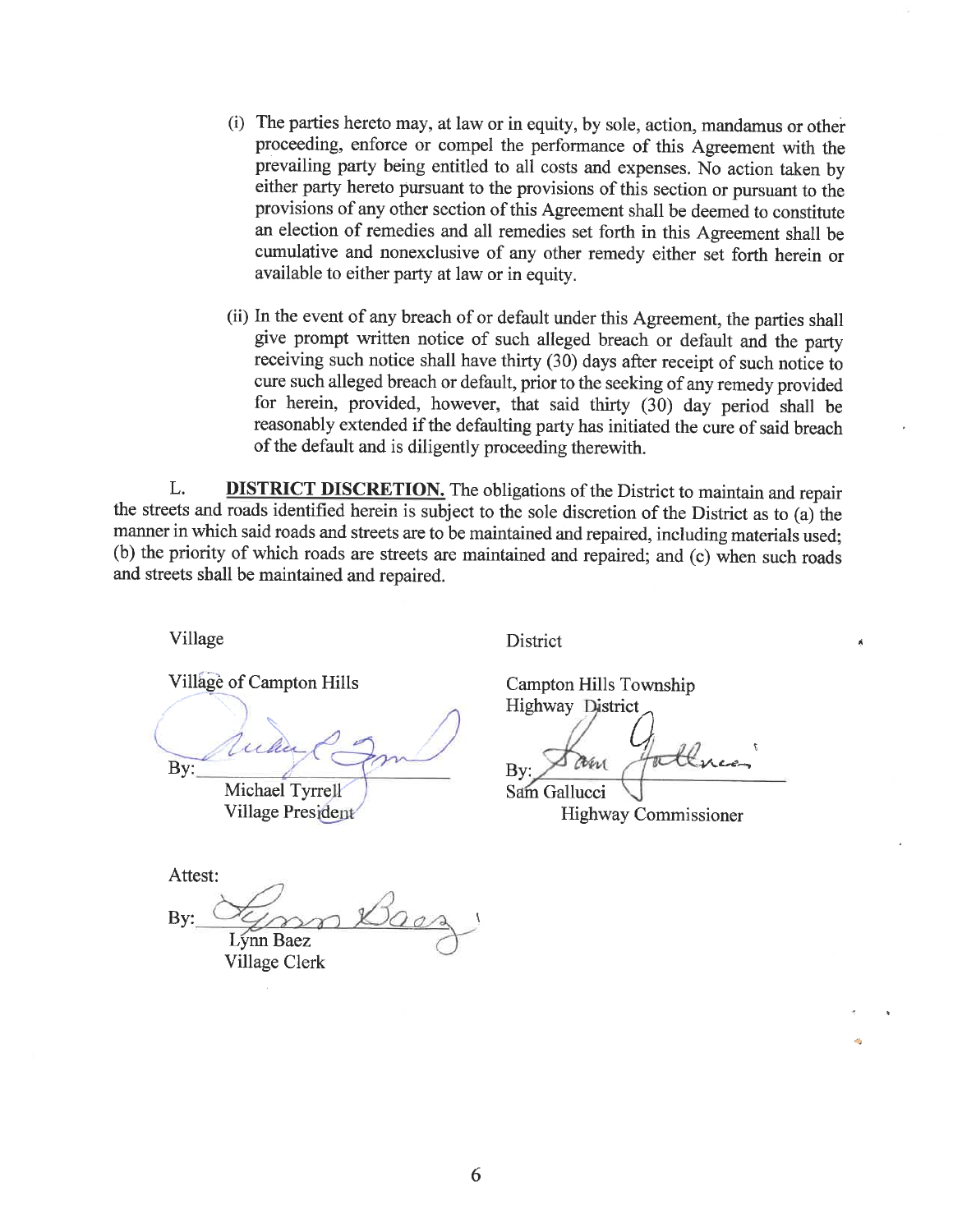# **Denise Burchard**

**From:** Metro West Council of Government <lmelendy.mwcog+gmail.com@ccsend.com> **Sent:** Friday, May 13, 2022 9:24 AM **To:** Denise Burchard **Subject:** JOIN US! Attend Metro West 2022 Legislative BBQ





#### **When**

Thursday, June 23, 2022 from 5:00 PM to 8:00 PM CDT **Add to Calendar** 

**Where**

**Elburn Lions Park Hall** 500 Filmore Street Elburn, IL 60119



#### **Dear Denise,**

You are invited to join us for our 2022 Legislative BBQ and Session Review on **Thursday, June 23rd!** This is one of our favorite events of the year and we are excited to bring it back!

We will enjoy a BBQ dinner and hear a legislative update from our lobbyists, Dave Sullivan and Marc Poulos.

All local elected officials, state/federal legislators and Metro West Business Partners are welcome to attend.